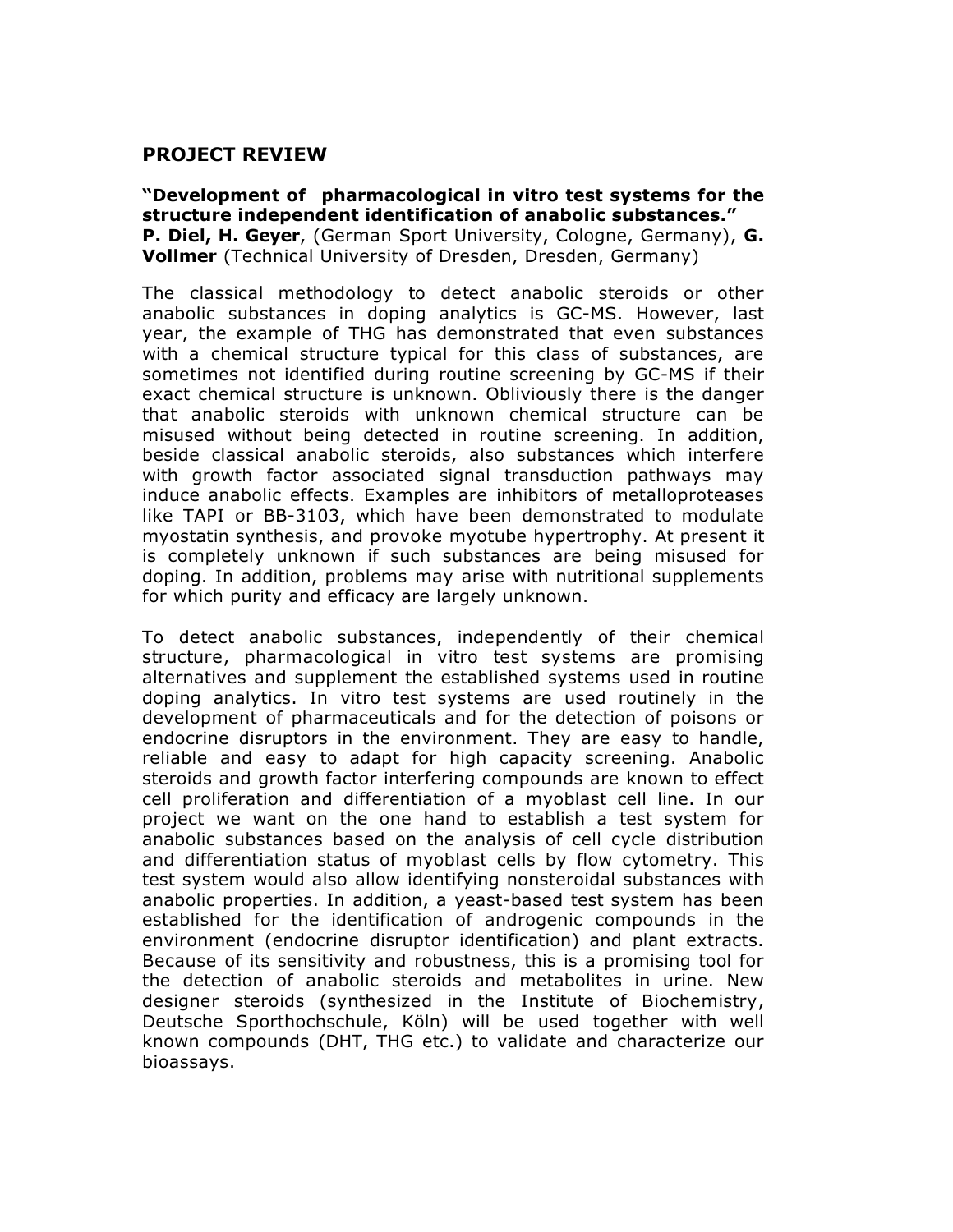## **Development of pharmacological in vitro test systems for the structure independent identification of anabolic substances**

## **Results and Conclusions**

The classical methodology to detect anabolic steroids or other anabolic substances in anti-doping analytics is GCMS. However, the example of THG has demonstrated that even substances with a chemical structure typical for this class of substances, are sometimes not identified during routine screening by GCMS if their exact chemical structure is unknown. Obviously there is the danger that anabolic steroids with unknown chemical structure can be misused without being detected in routine screening. In addition, substances which interfere with growth factor associated signal transduction pathways may induce anabolic effects. At present it is completely unknown if such substances are being misused for doping.

To detect anabolic active substances, independent of their chemical structure, pharmacological in vitro test systems are promising complementary techniques to the established systems used in routine anti-doping analytics. In the current project we have successfully established pharmacological in vitro test systems to detect anabolic substances based on their bio effects. Two strategies were followed. On one hand we tried to establish a test system where anabolic effects of substances could be detected because they affect the biological behaviour of C2C12 myoblast cells. On the other hand we tried to establish a test system for the detection of anabolic steroids in the urine, based on a stable transfected yeast androgen receptor (AR) transactivation system. Whereas the C2C12 system allows to detect all substances with the ability to modulate myotube formation, the yeast AR system will be able to detect all substances with affinity to the AR, but independent of a knowledge of the chemical structure.

The results of our experiments demonstrate that analysing the differentiation of C2C12 cells is a promising strategy to detect the anabolic properties of substances. Treatment of C2C12 cells with anabolic steroids including THG, resulted in an induction of differentiation which could be quantitatively detected by measuring the activity of the creatine kinase. However, the system would not be suitable to detect misuse of such substances in athletes' urine.

Our results obtained with the yeast reporter gene system demonstrate that this test system is a powerful tool to characterize substances with affinity to the AR pharmacologically. Furthermore we could demonstrate in first preliminary experiments that the system detects anabolic steroids and corresponding metabolites with high sensitivity even in urine of athletes who have abused steroids and have been identified by GCMS to be positive. Therefore we believe that this system can be developed towards a powerful (pre) screening tool and complement the established anti-doping tests. It is characterized by its easy handling without need of high tech equipment, a high robustness, clearness of results and finally by its good cost efficiency. Because the test system is independent of the chemical structure, it is most suitable to be used as a prescreening system to identify the misuse of anabolic steroids including selective androgen receptor modulators (SARMs), especially in training out-of-competition controls. Our future aim is now to develop the yeast assay as a suitable and reliable test system applicable to routine doping analytics. Ultimately we aim to